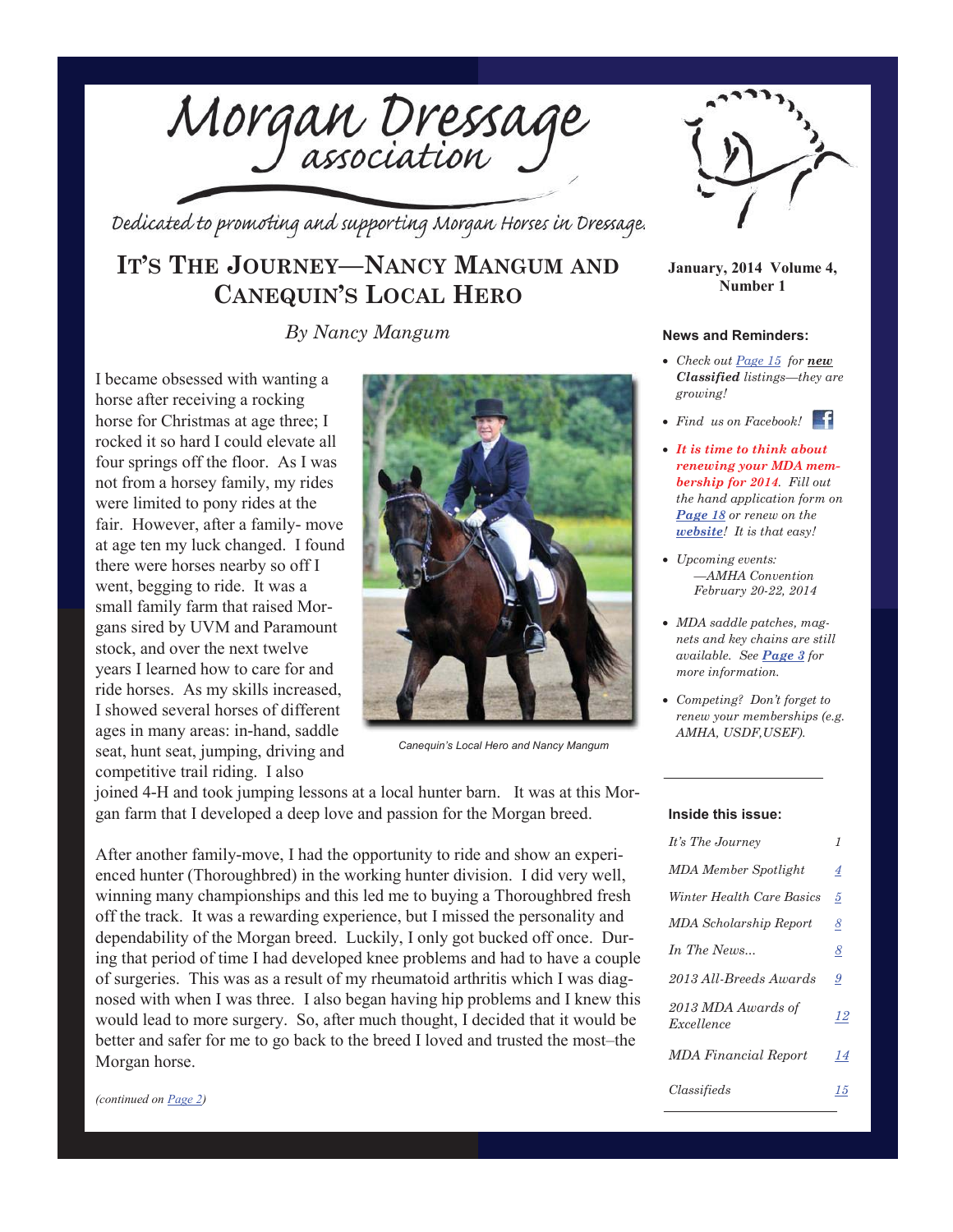# **Spotlight on the Members**



Hollyhock Bella Luna and Brenda Thoma

*I am a new member of MDA and a relative newcomer to the charms of the Morgan breed as well. In preparation for the retirement of my former competitive horse (an Anglo-Arab) I looked for a horse with a determined work ethic, a competitive spirit, sound conformation and a pretty face. Of course, a Morgan was the perfect answer. Hollyhock Bella Luna is the result of a careful breeding program that focuses on traditional Morgans, mainly from the Brunk and Government lines. This adorable, cookie-loving and opinionated little mare has revitalized my middle aged life, leading me to compete in horse trials (eventing) and dressage.* 

*While she is a bold and thoughtful jumper, "Eclipse" seems to really enjoy the mental work involved in dressage training. We began showing at rated dressage shows just this year, completing eleven tests at Training and First Level which yielded rewarding scores. Our final score of 75% served as a clear indicator that it is time to move on to a solid First Level next year, with a possible Second Level test if I can convince her not to skip the walk in the simple change where she occasionally substitutes her own version of a flying change.* 

*More important than the shows and scores though, is the joy that she brings to me every day. We make the most of fall in Minnesota on trail rides in the woods and participate in weekly dressage and jumping lessons in the indoor arena during the winter months, all in preparation for the brief, but action packed summers.* 

*I am lucky enough to have boarded for the past seven years at the same barn and have developed so many important and close-knit relationships there. Although Eclipse has only been there with me for the past few years, her small size and huge personality make her a popular barn mascot and have a strong and lasting hold on my heart. I am looking forward to being an active member of the MDA; competing next year and enjoying many years of good friendships and happy rides with Eclipse*. **~** *Brenda Thoma*

*I bought my first horse, a yearling Morgan, in 1992. Concert Don Lee, aka "Leroy", was a golden liver chestnut with flaxen mane and tail. I learned to ride dressage on Leroy, clinicing with Sherry Ackerman and taking lessons from Jeff Lindberg. We showed at many schooling shows, but only one rated dressage show – the New England Regional Morgan Horse Show in 1998. I was so pleased to ribbon at Training Level. Leroy was my joy, and I cried for days after he was euthanized due to a neurological injury in 1999. My next horse was not a Morgan, rather an Anglo-Arabian mare trained to Fourth level – I needed something that would not remind me of Leroy. I learned so much on Mauri, but the itch to own another Morgan grew as my heart healed.* 

*In December of 2001, I bought Ragtime Bojangles as a weanling based on photos and videos. He was sooo cute! Unfortunately, despite a pre-purchase exam, he arrived with epiphsitis. Soon after recovering from that, he went horribly lame –* 



Ragtime Bojangles and Francis Luse

*x-rays diagnosed severe OCD in both stifles. My heart was broken again as I already loved this sweet boy. I sent "Bo" off to Texas A&M for surgery and although the prognosis was grim, Bo has been mostly sound ever since. Bo is my heart horse, a spoiled pet, with whom I have done so many things (I recently taught him to bow!). We have competed at schooling and rated shows through Second Level. Quite a few years ago, we were a recipient of an MDA scholarship which helped fund training/lessons.* 

*My best progress with Bo has been since I started training two years ago with Barbara Richardson Lewis, a many-time Morgan Grand National dressage Champion/Reserve Champion rider. Although I had put all the lateral movements on Bo, he lacked suppleness. Barbara fixed that which greatly improved Bo's ridability. Unfortunately, Bo's past stifle problems became an issue in January, 2013 when learning the flying changes and he went Grade 4 lame. We thought he was done, but with very careful management he has been able to come back to work and I was able to show my First Level musical freestyle in September, 2013 for which we received very competitive scores (mid 60s). Barb continues to train Bo, but with a lighter schedule. As Western Dressage is becoming so popular, I'm going to try that, while Barb works on Bo's Third and Fourth Level skills.* 

*I am currently looking for a youngster to replace Bo as my competition horse – but with a limited budget. Whenever I find my "next" Morgan, he or she will probably be my last horse. Hopefully, the third time will be the charm and it won't have any health issues to derail my dream of showing Third and Fourth Level at the Grand Nationals!* **~** *Francis Luse*

**Page 4**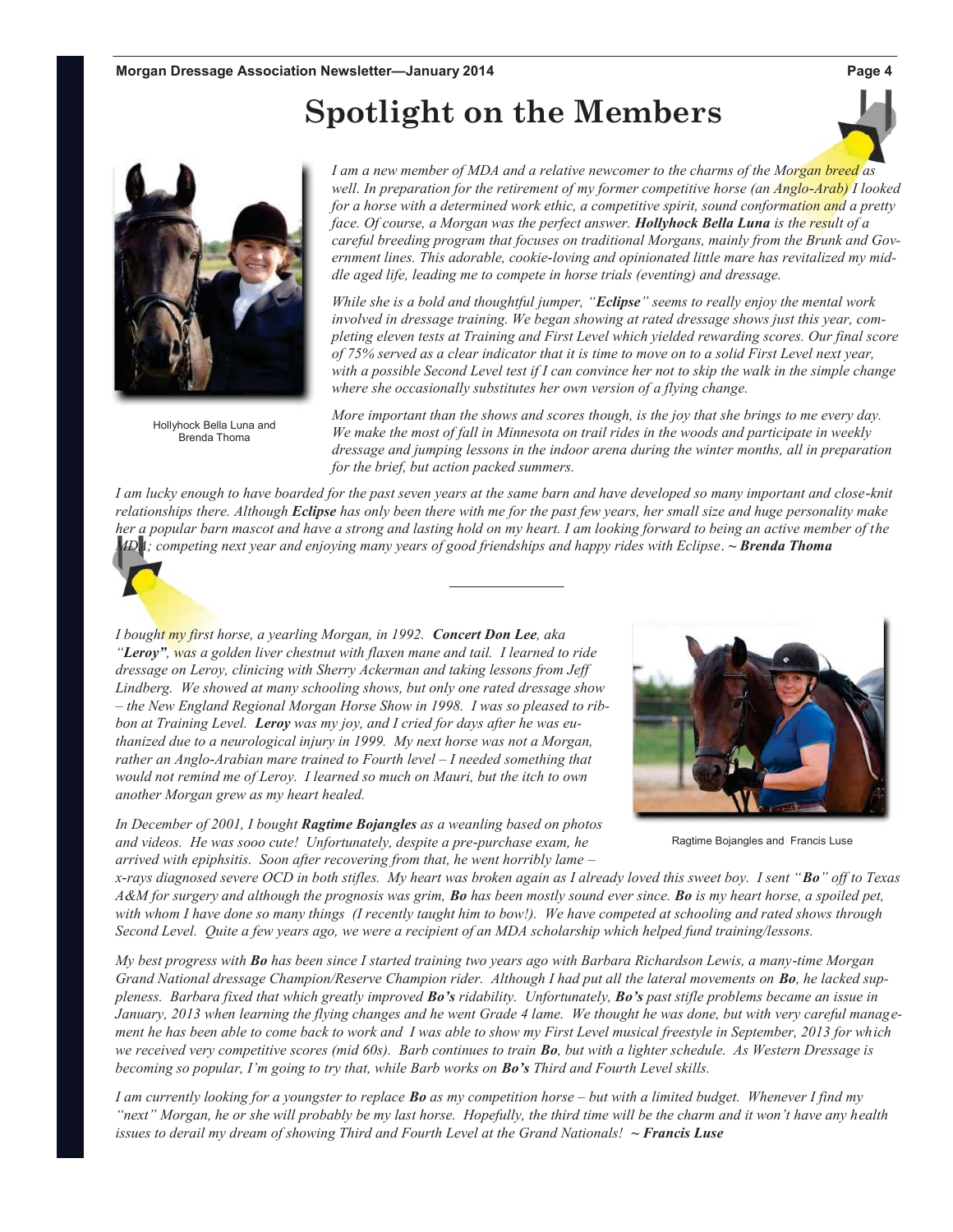# Winter Health Care Basics For Horses

*By Douglas O. Thal DVM DABVP* 

Generally, horses are not used as heavily during the winter months, but their proper care is every bit as important as in other seasons. Winter provides different stresses on horses than they experience during the rest of the year, and horse owners should know the basics before winter arrives.



health problems, thin horses, and those with little coat have higher critical temperatures. The extra heat required to maintain body temperature uses extra energy, which must come from extra feed.

### FEEDING HORSES IN **WINTER**

### HOW COLD TOLERANT ARE HORSES?

Given some protection from the wind and wet (shelter), a healthy horse can easily tolerate -40 degree Fahrenheit temperatures. The single greatest factor allowing horses to be so cold tolerant is their size. There is a simple scientific reason for this: The larger an animal is, the lower the surface to volume ratio.

In other words, the heavier the animal, the less skin surface area per pound is exposed to the outside world, so the slower the body temperature responds to changes in air temperature. Young foals lack this surface to volume ratio, but have much higher metabolisms that compensate otherwise.

The horse's winter hair coat is a very important barrier against cold. It is a surprisingly sophisticated system that traps an insulating layer of air against the skin. The hair coat functions well as long as it is "fluffed" and stays dry. Wind and rain act to flatten this system and reduce the barrier to cold. Muscle and fat also play very important insulating roles. A horse that goes into winter in good flesh is more able to tolerate cold weather than one that goes into winter thin. A fit horse of good body muscle mass and a normal layer of fat has advantages over an unfit horse who has a thick layer of fat and less muscle.

There is a critical temperature at which healthy horses must produce extra heat to maintain their body temperature. This critical temperature depends on many factors, but is around 15 degrees Fahrenheit. Horses with

There is a lot of confusion regarding how much more feed horses need during the winter months. Horses do not need more feed until the temperature averages at or below their specific critical temperature, which depends on the factors discussed above. Generally, horses need about 15-20% more feed for every 10 degrees average the environment is below their critical temperature. In many areas, the average 24-hour temperature is above the critical temperature for a healthy horse, meaning that extra feed is not necessary. Unless it is an unusually cold winter, here in the desert Southwest horses generally do not need much more feed in the winter.

### TIPS ON WINTER FEEDING

- Less mature, high quality grass or mix hay should form the basis for the healthy horse diet. Less mature hays are more palatable and hold water better in the gut. Over-mature, straw-like hay may create problems with intestinal impaction.
- x A simple and safe bet for winter feeding is to simply increase grass or mix hay in the diet 20% over warm weather feeding amounts. Make any feeding changes gradually, over a few days.
- x Whatever method of feeding you choose, do not vary it with daily weather changes. If you do choose to change it, simply feed a little more hay, not grain.
- Once cold weather sets in, it is difficult to put weight on horses, especially thin ones. It is

 *(continued on Page 6)*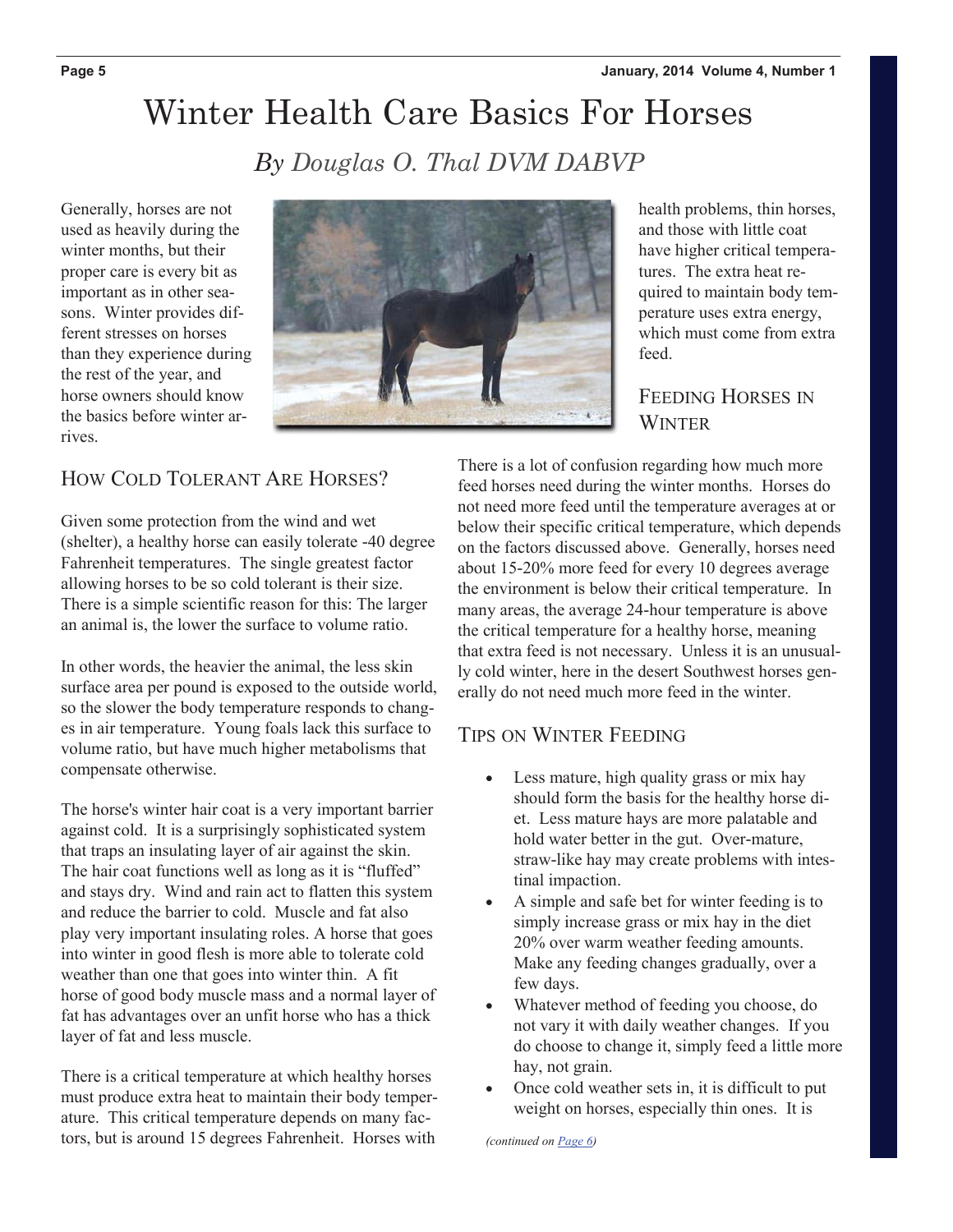# **MDA Scholarship Report**

## *By Kristal Homoki*

I was super excited when I was selected to receive one of the Morgan Dressage Scholarships. While being very new to the "rules" and technical terms of dressage, I was in no way new to the training methods. As for several years I had friends telling me: "Kristal, you ride and train dressage". For me it was always just training the horse to be the best that the horse could be. So in 2010, I started with my "dressage" training.

Last year, I had decided to take my 7-year-old cremello Morgan mare, Universal Selection (aka Faith) and head her down the road to showing her dressage. I

had started Faith under saddle at age three, and taken her to a couple of shows and rode her western pleasure in walk-trot classes. Then Faith had three years off to have babies, so I figured she would be a perfect candidate for this new dressage adventure. She sure didn't fail me on that.

I had worked with Faith for about 4 months, and with my scholarship funds Faith and I were able to participate in a John Lassetter clinic in May for three days. Mr. Lassetter really worked us hard, but in a fantastic way. He seemed to really know when and how much to push not only me, but Faith as well. The changes at the end of three days were amazing to see. Faith and I were not only leg yielding and half passing at the trot down the entire arena AND on a soft contact, but with some work we were counter cantering as well. The smoothness of transitions was fantastic and Mr. Lassetter told me he didn't think we would have any problem going right to Training Level together. So that was the plan.

We had our first show all lined up for July--it was really two shows within three days-- but alas, just three days before the show I broke a rib and had to cancel going. The next show up was two shows in two days

and then Faith and I started working again very slowly so I would not reinjure myself. I could not have been prouder of Faith at her very first dressage show. As they say, if it can go wrong it probably will and this is how our show was. Faith was in her full blown fall transitional heat, and I mean "what a heat" she had. Geldings would stop while being lead by her and she didn't even have her tail lifted- those boys just *knew* she was in heat. Then just as we were get-

*Universal Selection and Kristal Homoki*

rained (fairly hard) through my test. By the second test, the winds were up and howling the judge's tent was rocking. And with the last test I didn't have a reader, so I sadly didn't concentrate as much on Faith as I should have.

Above all that Faith still managed to increase her scores improving with each test and raising her score up about a point and a half by our last test. Faith and I are continuing our work and I am excited to see how 2014 will be.

Thank you MDA for this wonderful opportunity.

### **In the News...**

ting ready to go into our very first class, the clouds opened up and it



*A special congratulations* to Cathy Echternach who earned her Gold Freestyle Bar this past December from the United

States Dressage Federation. To earn a Freestyle Gold Bar, a

rider must have four scores of 65% or higher: two freestyle scores at I-1 from two different judges/two different rides, and two freestyle scores at Grand Prix from two different judges/two different rides. Echternach earned scores toward her award on two Morgans: Whippoorwill Ebony(Black Tie) and Whippoorwill Dorado.

less than five weeks later. So, I waited to heal up for a few weeks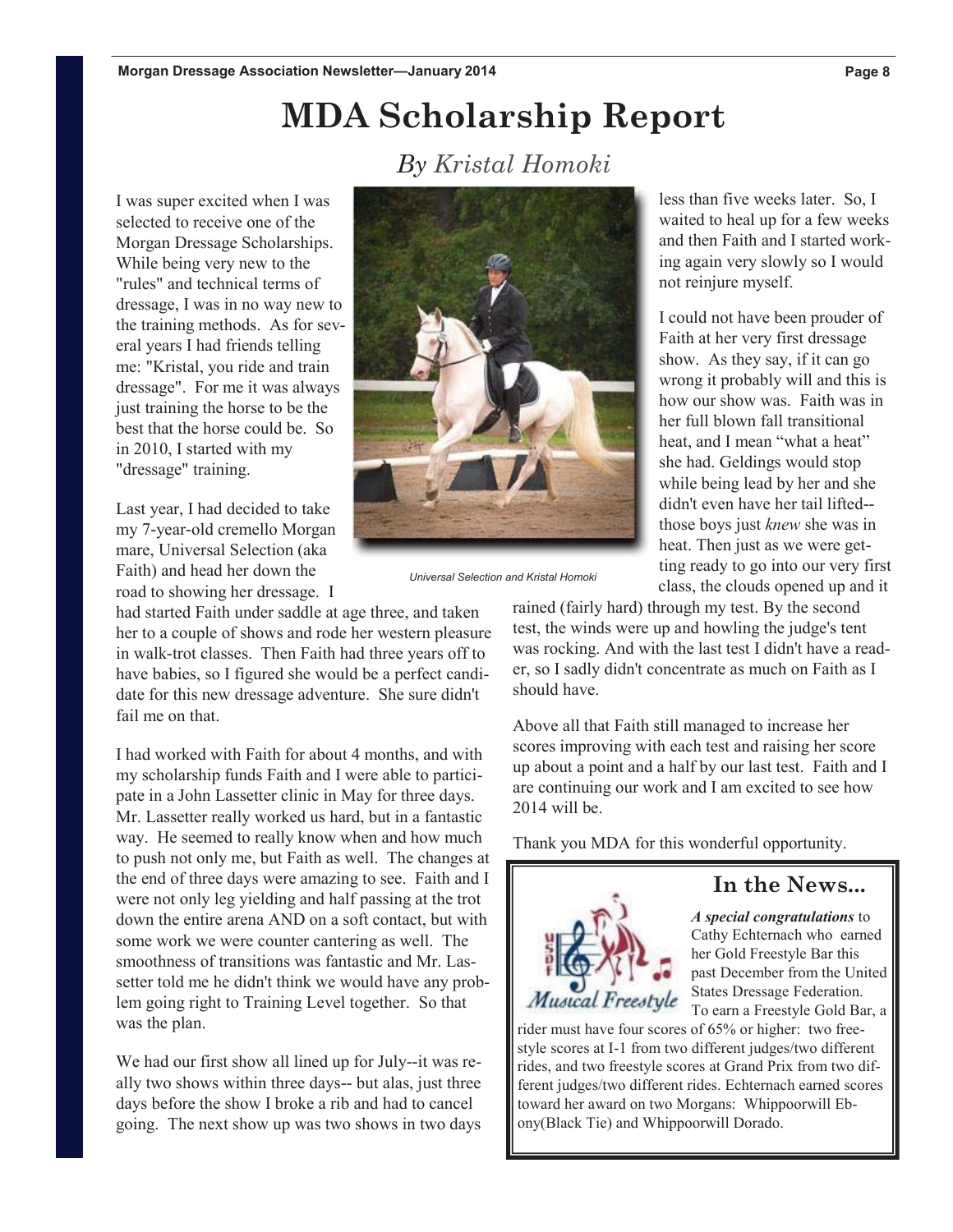

# **2013 USDF All-Breeds Awards**





*Hollyhock Bella Luna and Brenda Thoma*

#### **TRAINING LEVEL OPEN**

- 1. 68.000 Hollyhock Bella Luna (Summit's Conbria x Hollyhock Isa bella). Owned and ridden by Brenda Thoma; Breeder, Pamela Eller.
- 2. 67.534 DVF Kootenai Ice (Carlyle Carrier x Buckshee). Ridden by Debbie Fornia-Dewitt; Owned by Ursula Cristofaro; Breeder, Eldon Blennett.
- 3. 66.742 Pink Martini (LPS The Boogie Man x Queen's Midori). Ridden and owned Karen Rossen; Breeder, Sheaffer Farm.
- 4. 66.191 Bay State Quizical (Windcrest Highlander x Bay State Winson). Ridden by Jaqueline Helle and Danielle Helle; Owned by Danielle Helle; Breeder, University of Massachusetts.
- 5. 66.000 FRM Flower of Remington (Caduceus Denver x Bay Y's Lori Lynn). Ridden by Birgit Villeminey and Judy Kelly; Owned by Birgit Villeminey; Breeder, Libby Flower.

#### **TRAINING LEVEL AA**

- 1. 68.000 Hollyhock Bella Luna (Summit's Conbria x Hollyhock Isabella). Ridden and owned by Brenda Thoma; Breeder, Pamela Eller.
- 2. 66.742 Pink Martini (LPS The Boogie Man x Queen's Midori). Ridden and owned Karen Rossen; Breeder, Sheaffer Farm.
- 3. 61.600 Roy-El's Leading Man (Eethree Supreme x Nobel's Lady Lisa). Ridden by Rena Haynes; Breeder, Roy-El's Farm.

#### **TRAINING LEVEL JUNIOR YOUNG RIDER**

- 1. 66.191 Bay State Quizical (Windcrest Highlander x Bay State Winson). Ridden by Jaqueline Helle and Danielle Helle; Owned by Danielle Helle; Breeder, University of Massachusetts.
- 2. 61.042 Mantic Nemo (RJM Pardon My French x D&D April's Promise). Ridden by Ashley Anderson; Owned by Sally Anderson; Breeder, Joan and Roland Bowers.

#### **FIRST LEVEL OPEN**

- 1. 70.000 Greentree Ever Reddi (Greentree Bonnie John x Ready Anne Eager). Ridden by Sean Cunningham; Owned by Wendy Bizzaro; Breeder Greentree Ranch.
- 2. 66.610 Bay State Quizical (Windcrest Highlander x Bay State Winson). Ridden by Jaqueline Helle and Danielle Helle; Owned by Danielle Helle; Breeder, University of Massachusetts.
- 3. 65.903 Flower Of Alliance (Caduceus Denver x Caduceus Sonata). Ridden by Sally Anderson; Owned by Valerie Radtke; Breeder, Libby Flower.
- 4. 65.323 Best's National Anthem (Courtnaire x Epic Anthem). Ridden and owned by Karen Rossen; Breeder, Beth Binion.
- 5. 64.231 ATMF Moonlight Sonata (Hiquera Sondarling x Futurity's Provoacative). Ridden and owned by Sierra Breckenridge; Breeder, Patricia Carlson.



*Greentree Ever Reddi and Sean Cunningham*

#### **FIRST LEVEL AA**

- 1. 65.323 Best's National Anthem (Courtnaire x Epic Anthem). Ridden and owned by Karen Rossen; Breeder, Beth Binion.
- 2. 64.231 ATMF Moonlight Sonata (Hiquera Sondarling x Futurity's Provoacative). Ridden and owned by Sierra Breckenridge; Breeder, Patricia Carlson.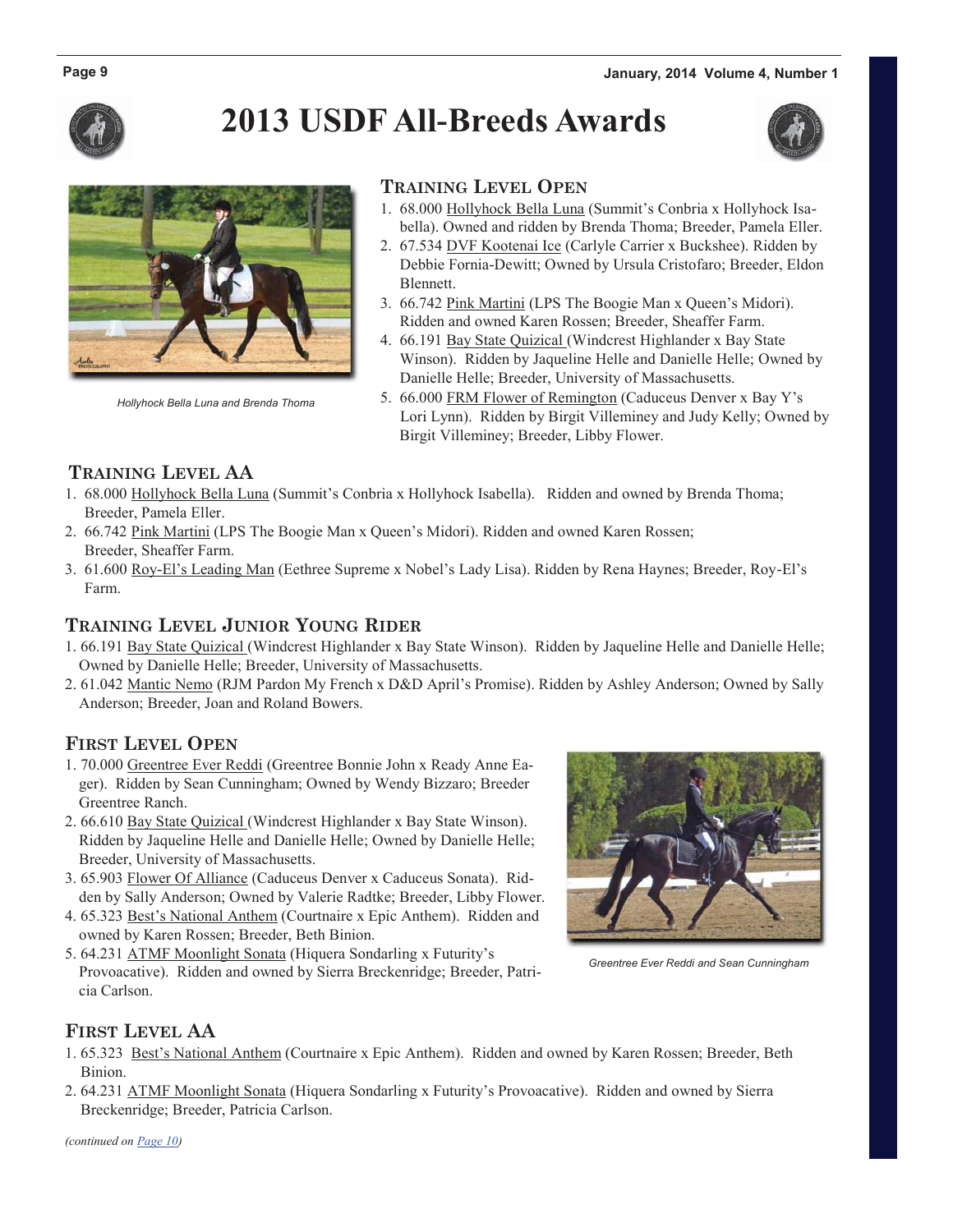**Morgan Dressage Association 2013**



#### **TRAINING LEVEL OPEN**



*FRM Flower of Diva* 

- 1. 73.400 FRM Flower of Diva (Caduceus Denver x Bar Y's Lori Lynn). Ridden by Garra Walline and owned Beth Sheller.
- 2. 71.709 Hollyhock Bella Luna (Summit's Conbrio x Hollyhock Isabella). Ridden and owned by Brenda Thoma.
- 3. 70.250 FRM Flower of Remington (Caduceus Denver x Bar Y's Lori Lynn). Ridden by Judy Kelly and owned by Birgit Villeminey.
- 4. 68.767 Mythic Oden (Robbie Sue's Ragtime x Mythic Honabe). Ridden by Beth Heubisch and owned by CeAnn Shipley.
- 5. 67.100 Firecrest Aurora (RBF Time to B x Ami go Alexis). Ridden and owned by Susan Edwards.
- 6. 66.225 Mythic Nike (Mythic Hyperion x W-B Bedazzlemint). Ridden by Cathy Echternach and owned by CeAnn Shipley.
- 7. 63.600 Mantic Nemo (RJM Pardon My French x April's Promise). Ridden by Ashley Anderson and owned by SallyAnderson.



*Firecrest Aurora and Susan Edwards*



#### **TRAINING LEVEL ADULT AMATEUR**

- 1. 71.709 Hollyhock Bella Luna (Summit's Conbrio x Hollyhock Isabella). Ridden and owned by Brenda Thoma.
- 2. 67.100 Firecrest Aurora (RBF Time to B x Amigo Alexis). Ridden and owned by Susan Edwards.

#### **JUNIOR YOUNG RIDER**

1. 63.600 Mantic Nemo (RJM Pardon My French x April's Promise). Ridden by Ashley Anderson and owned by Sally Anderson.

*Mantic Nemo and Ashley Anderson*

#### **FIRST LEVEL OPEN**

- 1. 74.634 Greentree Ever Reddi (Greentree Bonnie John x Reddy Ann Eager). Ridden by Sean Cunningham and owned by Wendy Bizzaro.
- 2. 70.656 Merriewold Kirin (RG Stuarts Monarch x Caduceus Marika). Ridden by Alejandro Salazar and owned by Diana Wold.
- 3. 68.396 Flower of Alliance (Caduceus Denver x Caduceus Sonata). Ridden by Sally Anderson and owned by Valerie Radtke.
- 4. 67.420 Gray Barron Gold Bar (DJJJ Ebony Gold x WTR Chocolate Bar). Ridden by Sean Cunningham and owned by Wendy Bizzaro.
- 5. 66.334 Foxbrush One Tuff Juan (Funquest Erick x Timberloft Mary Mead). Ridden and owned by Sherri Spoltman.
- 6. 64.555 The Legacy of Scotmadison (Charlestown Scotland x Equinox Mademoiselle). Ridden and owned by Rebecca Darragh.
- 7. 63.880 KLN Darling Command (Final Command x Ironwood Tiffany). Ridden and owned by Kelsey Hagan.



*Foxbrush One Tuff Juan and Sherri Spoltman*

#### **FIRST LEVEL ADULT AMATEUR**

- 1. 66.334 Foxbrush One Tuff Juan (Funquest Erick x Timberloft Mary Mead). Ridden and owned by Sherri Spoltman.
- 2. 64.555 The Legacy of Scotmadison (Charlestown Scotland x Equinox Mademoi selle). Ridden and owned by Rebecca Darragh.



*Merriewold Kirin and Alejandro Salazar*

 *(continued on Page 13)*

*The Legacy of Scotmadison and Rebecca Darragh.*